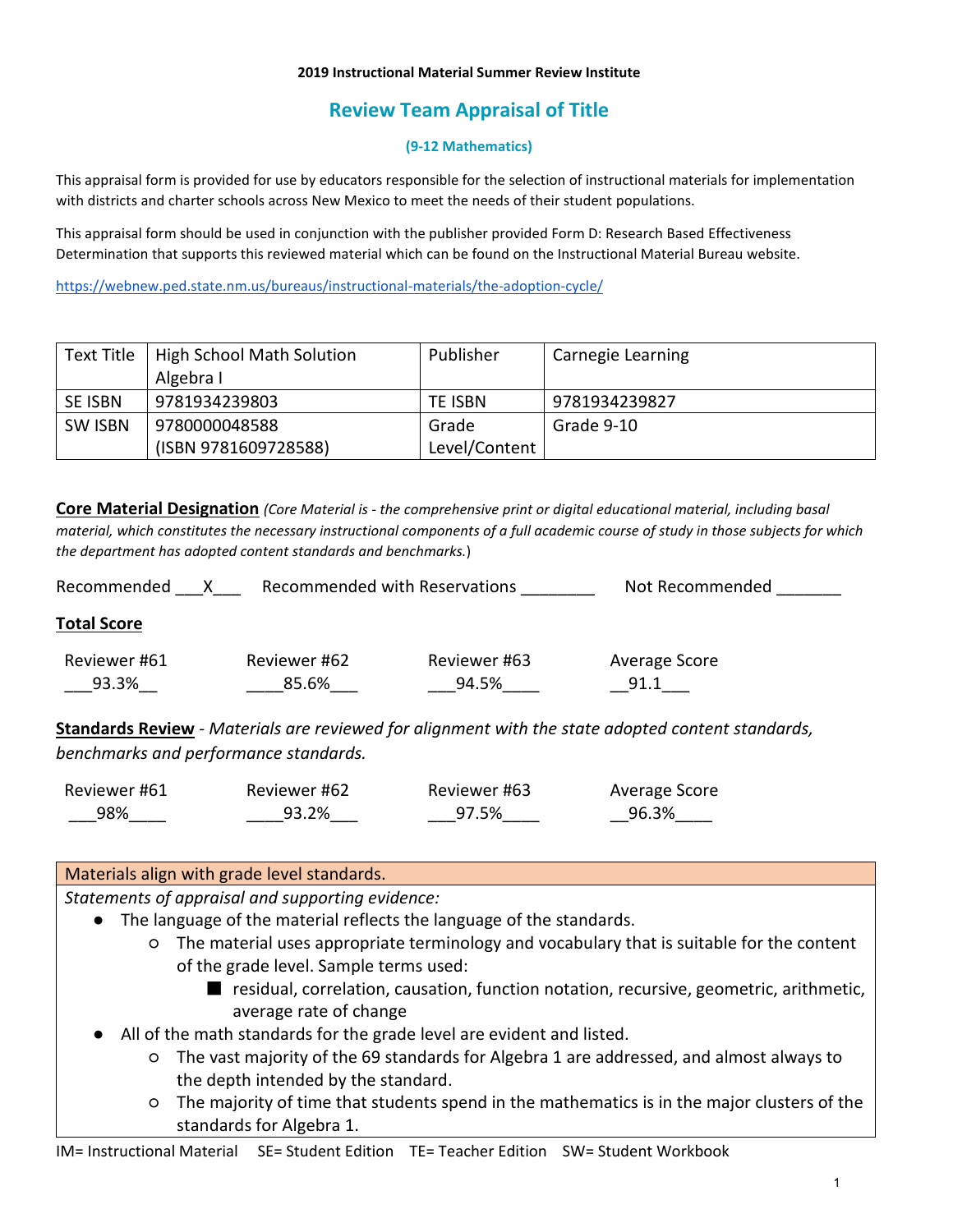### Materials align to standards for mathematical practice.

*Statements of appraisal and supporting evidence:*

- Math Practice 1
	- Students make sense of problems when they connect different representations, such as explicit formulas for sequences and rewriting those as functions. Students continue to make sense when they compare the two representations and the corresponding inputs. Students persevere when they provide justifications for their responses.
- Math Practice 2
	- Students are often given multiple representations and asked to make connections between the representations. They use the connections to make conclusions and they use the context of the problems to help inform the mathematics.
- Math Practice 3
	- Students use the strategy of Thumbs up/Thumbs down to compare work samples and make arguments about which solution/approach is correct.
		- For example, a worked out solution is shown for two students. One student is correct but the other is not. It is up to the learner to critique the reasoning of each student to determine which work is correct and construct a viable argument as to why.
- Math Practice 4
	- Students are given a real life situation and asked to model the context with mathematics. They must take information and extract only the important components and disregard what is inconsequential. Further, they are asked to judge the reasonableness of their solutions in terms of the context.
- Math Practice 5
	- The student is asked to use computer software, graphing calculator, area models, formulas, etc. when appropriate.
- Math Practice 6
	- Students must attend to precision by communicating their reasoning precisely and effectively, using correct and appropriate mathematical vocabulary.
- Math Practice 7
	- Students have multiple structures available to them for the larger task. They use the individual parts to guide their process as they make sense of the mathematics. They use graphs and algebra to make sense of the solution and combine those solutions to make connections.
- Math Practice 8
	- Students are asked to complete a table and examine patterns and make generalizations from that pattern.

## Materials show aspects of rigor.

- Students routinely engage in activities that are real world applications that maintain a blend of deepening conceptual knowledge and attention to procedural fluency. Students must pay attention to a variety of representations of contexts that are aimed at building conceptual fluency but double as opportunities for students to practice procedural skills.
- Each module is composed of tasks that range from entry level to advanced difficulty. They range from application type tasks to building procedural fluency to developing conceptual understanding.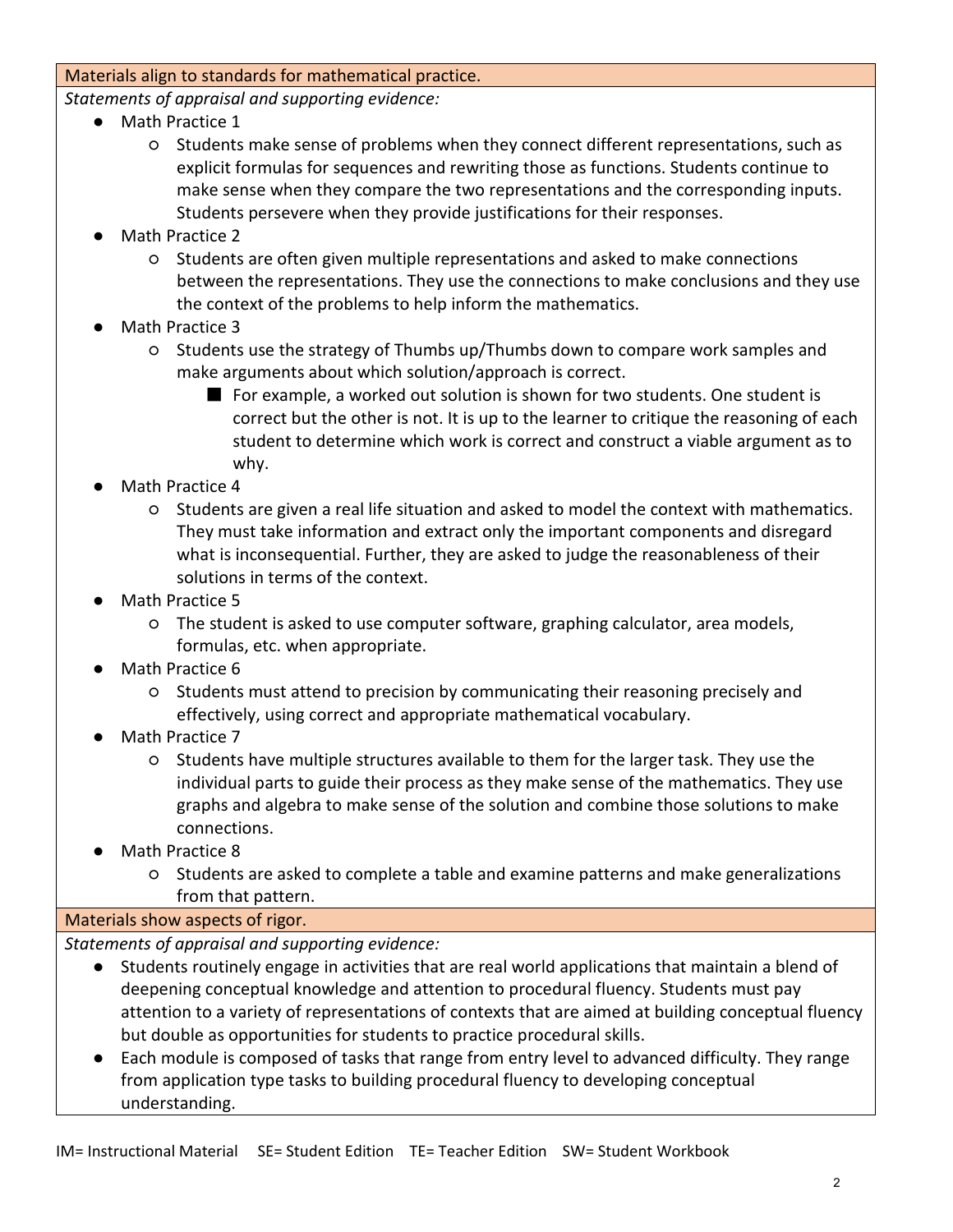● The materials show a balance of conceptual understanding, procedural fluency, and application of their mathematical knowledge. Each lesson within a module builds conceptually with opportunities to practice the procedures and mechanics of the math.

**Math Content Review** - *Materials are reviewed for relevant criteria pertaining to the support for teachers and students in the specific reviewed content area.*

| Reviewer #61 | Reviewer #62 | Reviewer #63 | Average Score |
|--------------|--------------|--------------|---------------|
| 78.5%        | 68%          | 96%          | 82%           |

Materials are consistent with grade level content, supporting the intent of the delivery and understanding of mathematics.

*Statements of appraisal and supporting evidence:*

- Students spend the entire course in the mathematics in the major clusters of the standards for Algebra 1. Very little time is spent on prerequisite or additional content.
- The material uses grade level academic language consistent with Common Core.
- The material spends the majority of time focusing on the major content for Algebra 1. The material focuses on delivering material so that students have opportunities to collaborate and explore mathematics on a conceptual level.
- Material provided prior knowledge that was expected and where the lesson was heading, allowing students to see the progression and final results expected.

# Materials support student learning of mathematics.

*Statements of appraisal and supporting evidence:*

- The modules and supporting lessons within the materials are consistent with grade level content and do not deter from Algebra 1 Common Core Standards.
- The modules were aligned in a sequential order that made sense and followed a progression, building on previous knowledge.
- Students have opportunities to engage in mathematics by activating prior knowledge as an entry point into a task.

**All Content Review** - *Materials are reviewed for relevant criteria pertaining to the support for teachers and students in the material regarding the progression of the standards, lesson structure, pacing, assessment, individual learners and cultural relevance.*

| Reviewer #61 | Reviewer #62 | Reviewer #63 | Average Score |
|--------------|--------------|--------------|---------------|
| 83%          | 69%          | 86.3%        | 79.4%         |

Materials are coherent and consistent with the high school standards which all students should study in order to be college and career ready.

- Material is structured in a way so that students have entry points into tasks and multiple ways to advance their knowledge from that entry point.
- The material uses appropriate terminology and vocabulary that is suitable for the content of the grade level.
- Problems are engaging for high school level students and contexts are not contrived.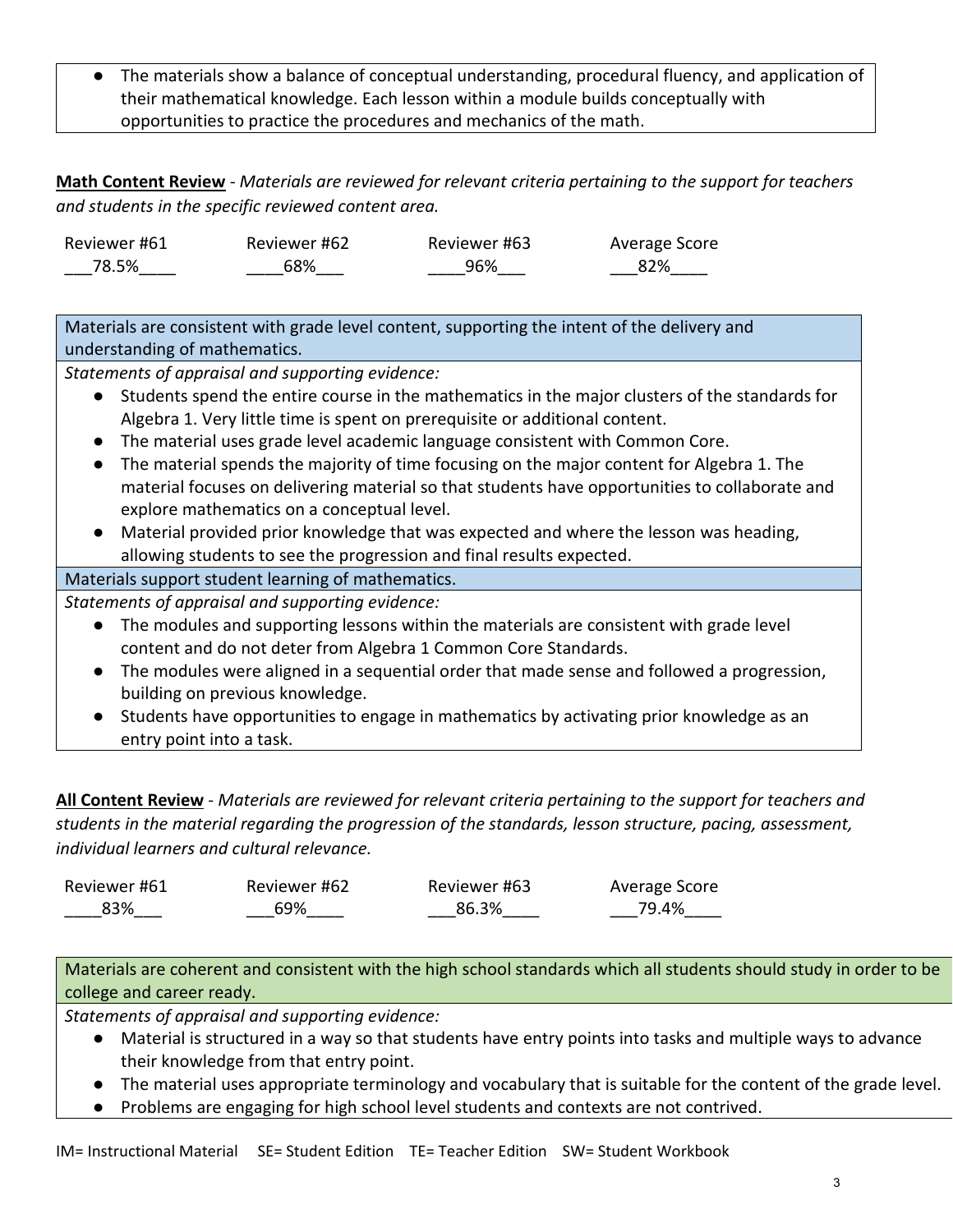- Each module builds off of the previous module and/or prior knowledge.
- Many lessons refer to the previous or future lessons.
- Lessons had numerous examples and exercises to be able to assess the students' progress.

Materials are well designed and take into account effective lesson structure and pacing.

*Statements of appraisal and supporting evidence:*

- Suggested pacing is based off of a 50 minute period.
- Bell work/ Warmup is provided at the beginning of each lesson.
- The coherence of the curriculum lends itself to students learning at an appropriate progression.

Materials support teacher planning, learning, and understanding of the standards.

*Statements of appraisal and supporting evidence:*

- The Teacher Implementation Guide offers facilitation notes, "As students work, look for", questions to ask, and differentiation strategies at the beginning of each activity.
- The module overview and subsequent topic overview describes the mathematics that are being developed within the module and topics.
- The curriculum does not provide opportunities for teachers to engage in a deeper study of the mathematics behind the standards.

# Materials offer teachers resources and tools to collect ongoing data about student progress on the standards.

*Statements of appraisal and supporting evidence:*

- MATHia software tracks student progress through each module.
- Lessons contain a formative assessment routine where students demonstrate understanding of the material for the lesson and informs decisions that teachers can make to address gaps in understanding.
- Lessons contain a Performance Task with student rubric.
- Materials give all students extensive opportunities and support to explore key concepts.

*Statements of appraisal and supporting evidence:*

- Lessons tend to lend themselves to multiple representations of key concepts (table, equation, graph, etc.).
- The implementation guides provide strategies to differentiate and scaffold for students who are struggling and who are accelerating.

Materials support effective use of technology to enhance student learning. Digital materials are accessible and available in multiple platforms.

*Statements of appraisal and supporting evidence:*

- Technology is recommended when creating regression models.
- Software is supported on Windows, Apple, and Chromebooks.
- Software is NOT recommended for smartphones.
- Teachers have access to a variety of reports on how students are progressing towards mastery of procedural skills through the MATHia software.

# Materials can be easily customized for individual learners.

*Statements of appraisal and supporting evidence:*

- MATHia software provides 1-to-1 adaptive practice.
- Teacher materials offer differentiation strategies for struggling learners.
- Assignments at the end of lessons provide "stretch" problems for advanced learners.

# Materials take into account cultural perspectives.

*Statements of appraisal and supporting evidence:*

● There is little evidence of cultural or language perspectives. Most examples and problems use activities that are familiar with students from New Mexico (i.e. magic show, skiing, and foods) but the cultural aspect is not specifically addressed. With the population of New Mexico being primarily Hispanic and Native-American, the team expected more examples. They were not clearly evident on cultural errors or literacy issues.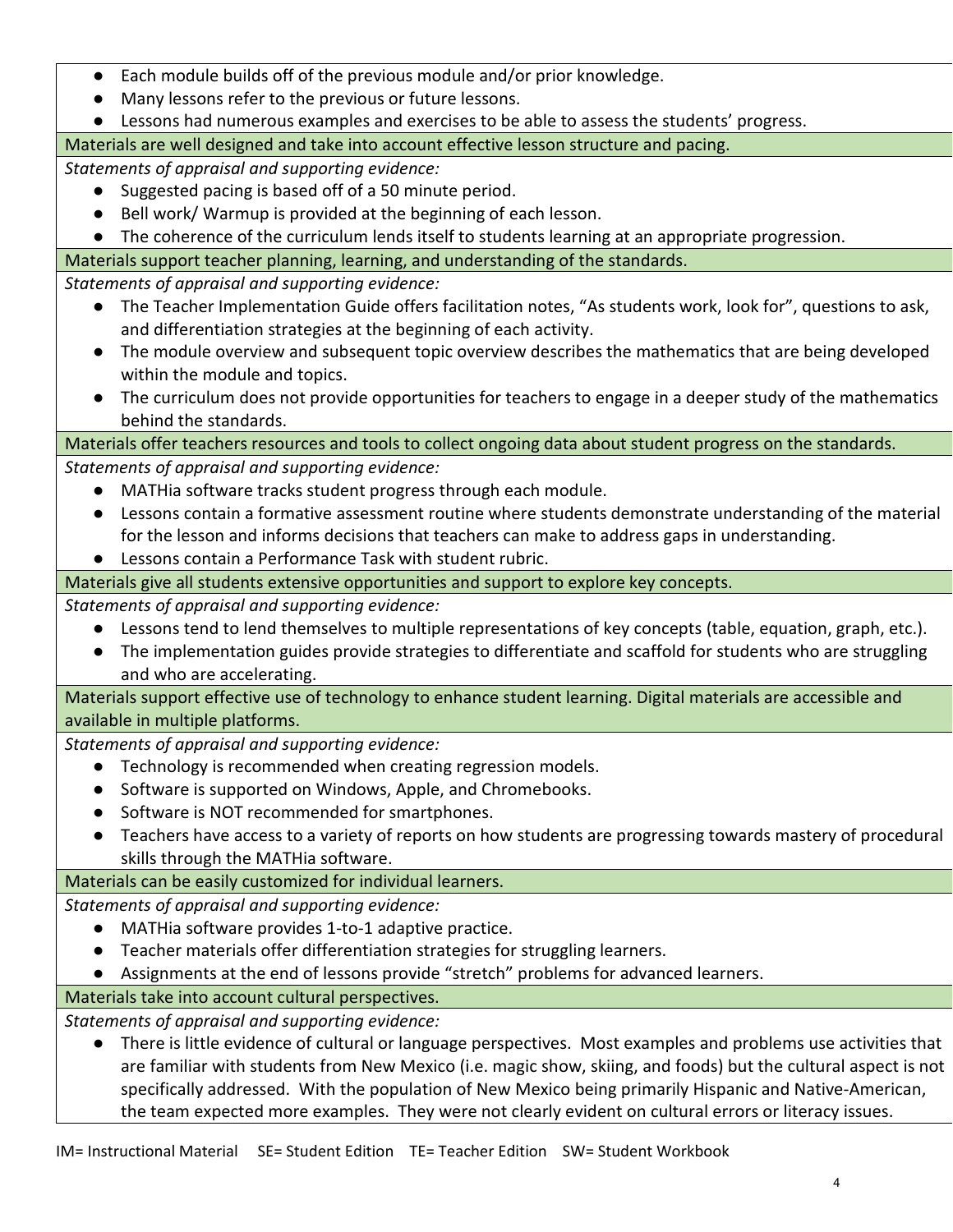● There is no evidence of bias within the curriculum.

**Reviewer Professional Summation** - *These materials are reviewed by Level II and Level III educators from across New Mexico. The reviewers have brought their knowledge, experience and expertise into the review of these materials. They offer here their individual summary of the material as a whole.* 

Reviewer #61 background and experience: I have 10 years of experience in education in New Mexico. I am a current content specialist for high school mathematics. I have previously taught high school mathematics and supported middle school mathematics teachers. I have taught students of all levels, from Algebra 1 Intervention to AP Calculus. I am a level 3 teacher with a Master's degree. Additionally, I have worked with the NMPED in using the Making Sense of Student Work Protocol and revising the NM End of Course exams for mathematics.

*Professional summary of material:*

I found this material to be an engaging and thorough resource for students. I could envision using this with my students and seeing profound success as they make connections across mathematical topics. The consistency with the routines and structures of the material may seem tedious or boring but is so valuable for students and only contributes to their success. A potential snag is that the curriculum assumes that students have the prerequisite knowledge to be successful. Provided that teachers can identify and adequately address those gaps, the material has strong potential. At the same time, the curriculum does a good job of providing tasks that have multiple entry points, so perhaps those prerequisite skills are not as important as traditionally perceived. The online companion is a great resource for students to use to practice procedural skills to build off of the conceptual understanding that they develop in the classroom setting. I would recommend this material with very limited reservations. Reviewer #62 background and experience: I have been a mathematics teacher in New Mexico for 17 years. I was in the public sector for 8 years and now in the private sector for 9 years. I have been on the NMPED textbook adoption committee for mathematics two previous times and this is my third iteration. I have taught mathematics subjects from pre-Algebra to Pre-Calculus along with middle school credit recovery during summer school. I have been on the PARCC review committee on two occasions.

*Professional summary of material:*

I found this book comprehensive and when used properly with all the material a very good resource. However, I also found the books cumbersome with the TIG having two large volumes and the student edition large. Since they are soft-covered I wonder what the durability of the book is for a year and whether or not the pages will become separated from the binding. Overall, I would still recommend this textbook because it covers all the standards, has sufficient rigor for all levels, and gives many options for differentiating instruction. There is a limitation on using smartphones and iPads.

Reviewer #63 background and experience: I have been teaching in New Mexico for 15 years. These have all been at the high school level with experience in Algebra 1, Geometry, Algebra 2 and Trig. I am a Level 3 teacher with a Master's degree in teaching from NMSU. I have worked previously with PED on end of course exams, textbook adoption, and SBA anchor pulling/ item analysis. I was also previously a member of the NM Educator Leader Cadre which participated in the PARCC rollout conference in Chicago, IL.

*Professional summary of material:* This material provides the teacher with tools to deliver the Common Core State Standards at grade level expectations. There is not much (if any) time spent on remedial or review standards from middle school as the student is expected to arrive to this class at a proficient level. This material uses the language of Common Core throughout each module. The material is heavy on conceptual understanding and the meaning and justification behind why the math works and makes sense. The material also allows for the student to demonstrate understanding in multiple ways and to

IM= Instructional Material SE= Student Edition TE= Teacher Edition SW= Student Workbook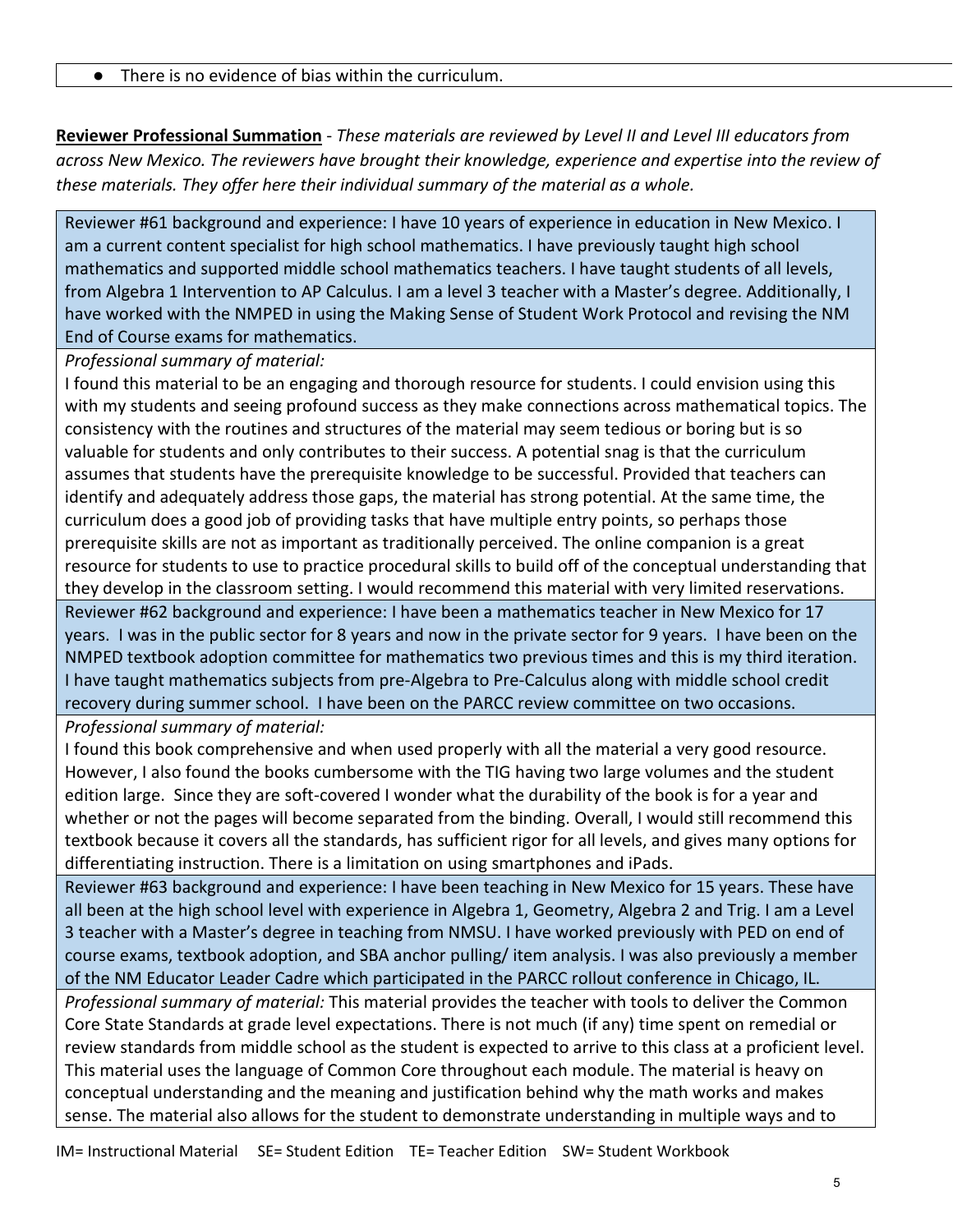make connections between those methods. If I were looking to prepare my students for Algebra 1 success through the lens of Common Core readiness, this would be a material I would advocate for to deliver my instruction. Additionally, this is not a resource that the teacher can simply open to page 1 at the beginning of class and start teaching without any planning beforehand. There is intentional design to this book that requires intentional planning and thought out lesson delivery with pre-planned questions and differentiation moves.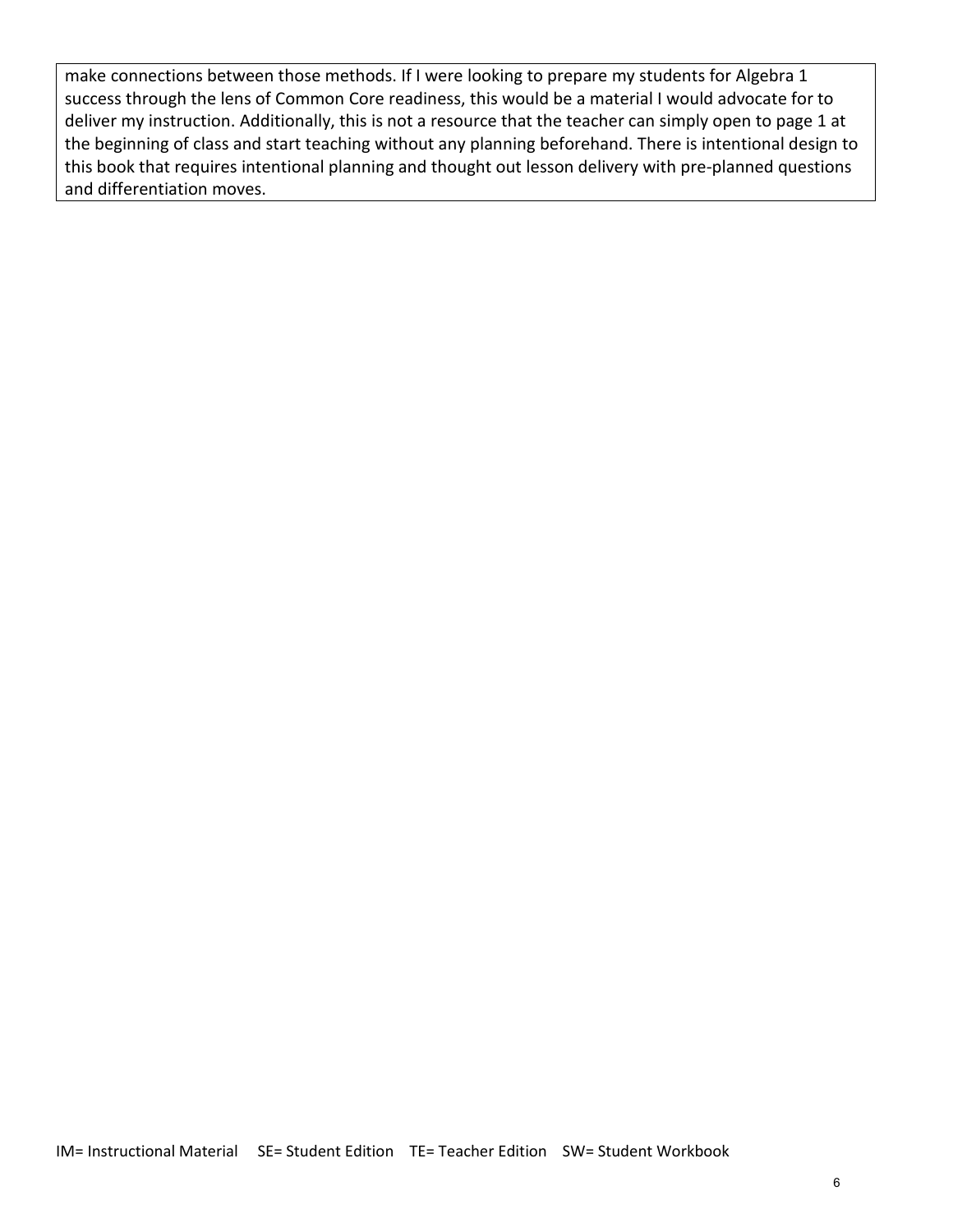#### **2019 Instructional Material Summer Review Institute**

# **Review Team Appraisal of Title**

### **(9-12 Mathematics)**

This appraisal form is provided for use by educators responsible for the selection of instructional materials for implementation with districts and charter schools across New Mexico to meet the needs of their student populations.

This appraisal form should be used in conjunction with the publisher provided Form D: Research Based Effectiveness Determination that supports this reviewed material which can be found on the Instructional Material Bureau website.

<https://webnew.ped.state.nm.us/bureaus/instructional-materials/the-adoption-cycle/>

| Text Title     | High School Math Solution | Publisher     | Carnegie Learning |
|----------------|---------------------------|---------------|-------------------|
|                | Geometry                  |               |                   |
| <b>SE ISBN</b> | 9781609725662             | TE ISBN       | 9781609725686     |
| <b>SW ISBN</b> | 9780000058588             | Grade         | Grade 9-12        |
|                | (ISBN 9781609728588)      | Level/Content |                   |

**Core Material Designation** *(Core Material is - the comprehensive print or digital educational material, including basal material, which constitutes the necessary instructional components of a full academic course of study in those subjects for which the department has adopted content standards and benchmarks.*)

Recommended \_\_X\_\_\_\_ Recommended with Reservations \_\_\_\_\_\_\_\_ Not Recommended \_\_\_\_\_\_

### **Total Score**

| Reviewer #61 94%                                                                                         | Reviewer #62 | Reviewer #63 | Average Score |  |  |  |
|----------------------------------------------------------------------------------------------------------|--------------|--------------|---------------|--|--|--|
|                                                                                                          | 93%          | 94%          | 93.6%         |  |  |  |
| <b>Standards Review</b> - Materials are reviewed for alignment with the state adopted content standards, |              |              |               |  |  |  |

*benchmarks and performance standards.*

| Reviewer #61 | Reviewer #62 | Reviewer #63 | Average Score |
|--------------|--------------|--------------|---------------|
| 98%          | 95%          | 96%          | 96.7%         |

### Materials align with grade level standards.

- The language of the material reflects the language of the standards.
	- The material uses appropriate terminology and vocabulary that is suitable for the content of the grade level.
		- Construction, bisector, rigid motion, congruence, similarity, chord, probability, conditional, etc.
- All of the math standards for the grade level are evident and listed.
	- The vast majority of the 54 standards for Geometry are addressed, and almost always to the depth intended by the standard.
	- The majority of time that students spend in the mathematics is in the major clusters of the standards for Geometry.
- Materials align to standards for mathematical practice.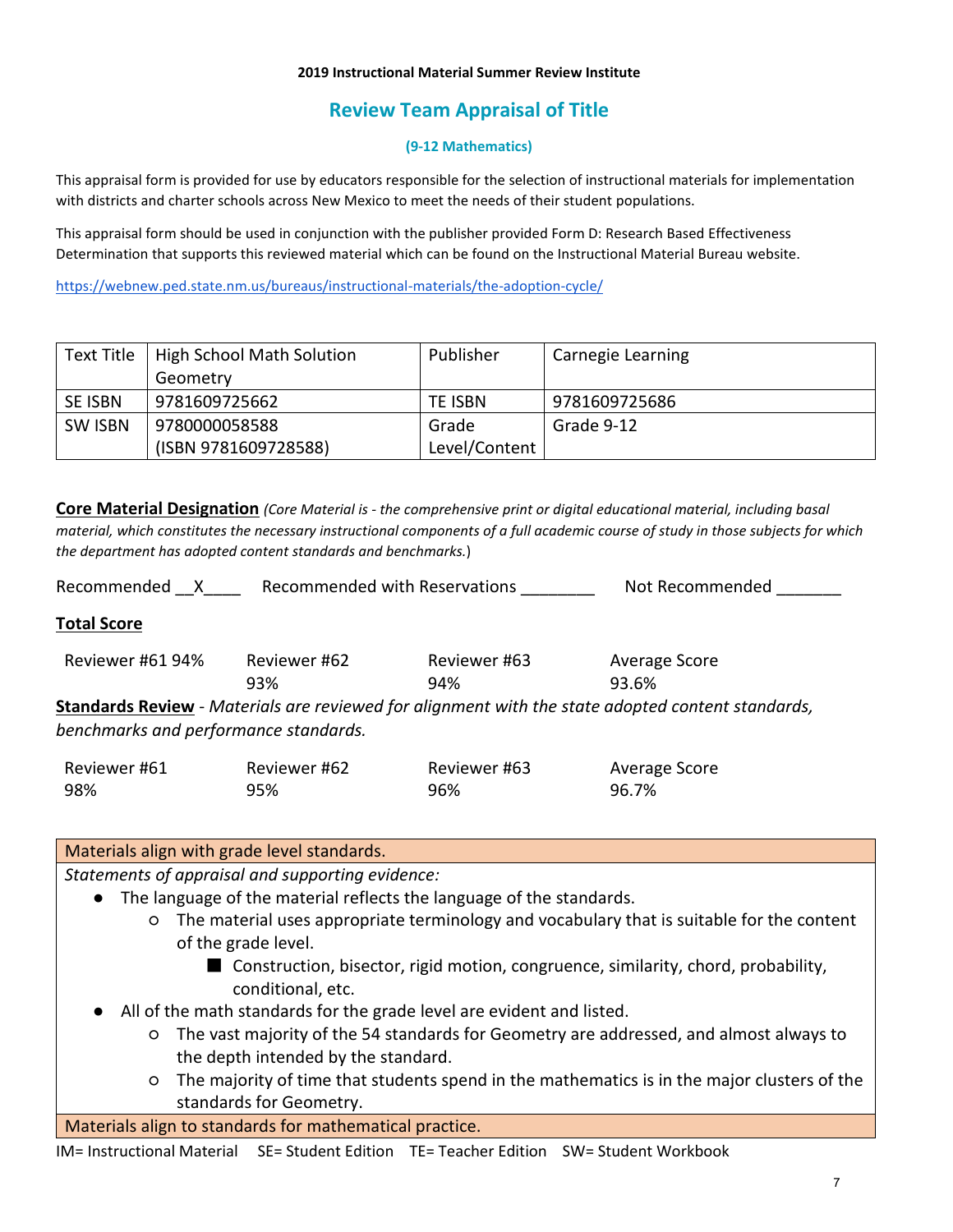## *Statements of appraisal and supporting evidence:*

- Math Practice 1
	- Students make sense of problems when they connect different representations, such as deriving formulas then applying those formulas to solving problems. Students persevere when they provide justifications for their responses.
- Math Practice 2
	- Students are often given multiple representations and asked to make connections between the representations. They use the connections to make conclusions and they use the context of the problems to help inform the mathematics.
- Math Practice 3
	- Students use the strategy of Thumbs up/Thumbs down to compare work samples and make arguments about which solution/approach is correct.
		- For example, a worked out solution is shown for two students. One student is correct but the other is not. It is up to the learner to critique the reasoning of each student to determine which work is correct and construct a viable argument as to why.
- Math Practice 4
	- Students are given a real life situation and asked to model the context with mathematics. They must take information and extract only the important components and disregard what is inconsequential. Further, they are asked to judge the reasonableness of their solutions in terms of the context.
- Math Practice 5
	- The student is asked to use compasses, protractors, straight-edges, patty paper, and formulas/theorems as tools to solve problems.
- Math Practice 6
	- Students must attend to precision by communicating their reasoning precisely and effectively, using correct and appropriate mathematical vocabulary. Students use measurement on figures and are asked to adhere to a certain degree of precision (tenths, hundredths, etc.).
- Math Practice 7
	- Students have multiple structures available to them for larger tasks. They use the individual parts to guide their process as they make sense of the mathematics. They use solid figures, tables and various diagrams to make connections across ideas.
- Math Practice 8
	- Students are asked to complete tables and examine patterns and make generalizations from those patterns.

## Materials show aspects of rigor.

- *Statements of appraisal and supporting evidence:*
	- Equations are derived before using.
		- e.g. equation for a circle, equation for a parabola given a directrix and/or focus
	- Theorems are derived before using.
		- e.g. triangle congruence theorems, triangle similarity theorems, trigonometric ratios, angle bisector/proportional side theorem, Pythagorean Theorem, etc.
	- Formulas are derived before using.
		- e.g. volume of 3-D shapes, surface area of 3-D shapes, areas or arc length of sectors, radians and degrees, conditional probability, compound probability, etc.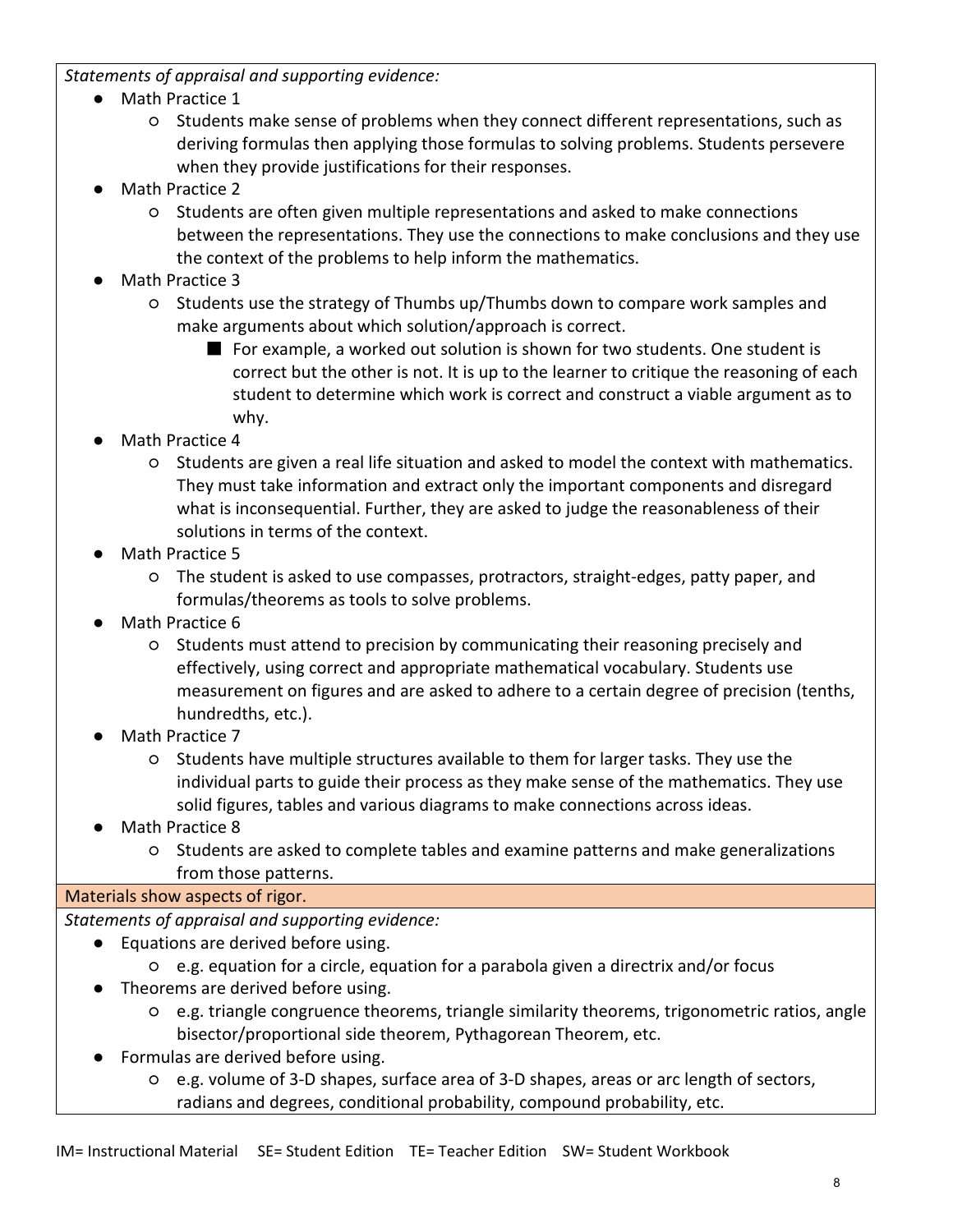- Students routinely engage in activities that are real world applications that maintain a blend of deepening conceptual knowledge and attention to procedural fluency. Students must pay attention to a variety of representations of contexts that are aimed at building conceptual fluency but double as opportunities for students to practice procedural skills.
- Each module is composed of tasks that range from entry level to advanced difficulty. They range from application type tasks to building procedural fluency to developing conceptual understanding.
- The materials show a balance of conceptual understanding, procedural fluency, and application of their mathematical knowledge. Each lesson within a module builds conceptually with opportunities to practice the procedures and mechanics of the math.

**Math Content Review** - *Materials are reviewed for relevant criteria pertaining to the support for teachers and students in the specific reviewed content area.*

| Reviewer #61 | Reviewer #62 | Reviewer #63 | Average Score |
|--------------|--------------|--------------|---------------|
| 78%          | 86%          | 93%          | 85.7%         |

Materials are consistent with grade level content, supporting the intent of the delivery and understanding of mathematics.

*Statements of appraisal and supporting evidence:*

- Students spend the entire course in the mathematics in the major clusters of the standards for Geometry. Very little time is spent on prerequisite or additional content.
- The material uses grade level academic language consistent with Common Core.
- The material spends the majority of time focusing on the major content for Geometry. The material focuses on delivering material so that students have opportunities to collaborate and explore mathematics on a conceptual level.
- Material provides prior knowledge that was expected and where the lesson was heading, allowing students to see the progression and final results expected.
- Materials support student learning of mathematics.

*Statements of appraisal and supporting evidence:*

- The modules and supporting lessons within the materials are consistent with grade level content and do not deter from Geometry Common Core Standards.
- The modules were aligned in a sequential order that made sense and followed a progression building on previous knowledge.
- Students have opportunities to engage in mathematics by activating prior knowledge as an entry point into a task.

**All Content Review** - *Materials are reviewed for relevant criteria pertaining to the support for teachers and students in the material regarding the progression of the standards, lesson structure, pacing, assessment, individual learners and cultural relevance.*

| Reviewer #61 | Reviewer #62 | Reviewer #63 | Average Score |
|--------------|--------------|--------------|---------------|
| 85%          | 88%          | 88%          | 86.9%         |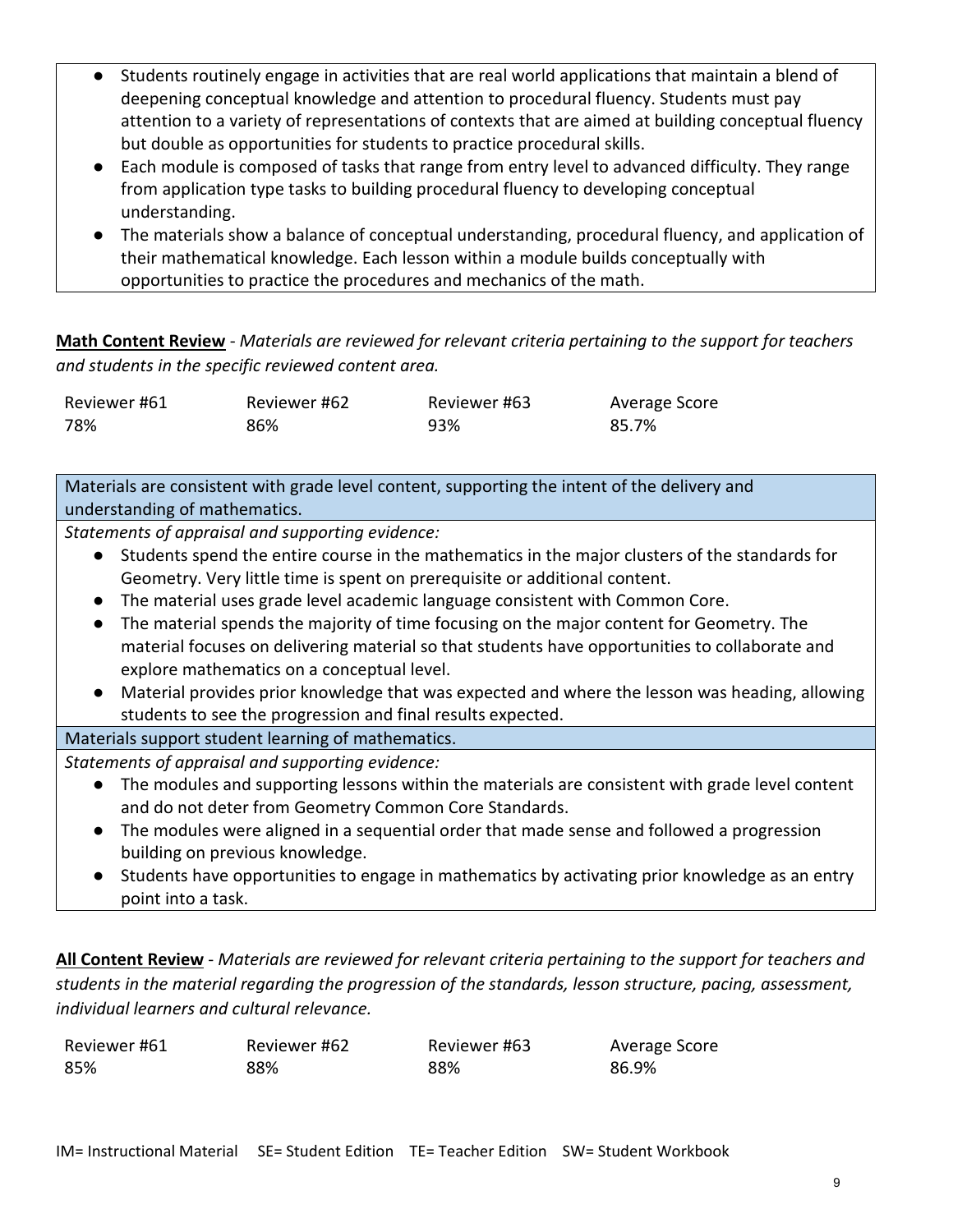Materials are coherent and consistent with the high school standards which all students should study in order to be college and career ready.

*Statements of appraisal and supporting evidence:*

- Material is structured in a way so that students have entry points into tasks and multiple ways to advance their knowledge from that entry point.
- The material uses appropriate terminology and vocabulary that is suitable for the content of the grade level.
- Problems are engaging for high school level students and contexts are not contrived.
- Each module builds off of the previous module and/or prior knowledge.
- Many lessons refer to the previous or future lessons.
- Lessons had numerous examples and exercises to be able to assess the students' progress.

Materials are well designed and take into account effective lesson structure and pacing.

*Statements of appraisal and supporting evidence:*

- Suggested pacing is based off of a 50 minute period.
- Bell work/ Warmup is provided at the beginning of each lesson.

● The coherence of the curriculum lends itself to students learning at an appropriate progression.

Materials support teacher planning, learning, and understanding of the standards.

*Statements of appraisal and supporting evidence:*

- The Teacher Implementation Guide offers facilitation notes, "As students work, look for", questions to ask, and differentiation strategies at the beginning of each activity.
- The module overview and subsequent topic overview describes the mathematics that are being developed within the module and topics.
- The curriculum does not provide opportunities for teachers to engage in a deeper study of the mathematics behind the standards.

Materials offer teachers resources and tools to collect ongoing data about student progress on the standards.

*Statements of appraisal and supporting evidence:*

- MATHia software tracks student progress through each module.
- Lessons contain a formative assessment routine where students demonstrate an understanding of the material for the lesson and informs decisions that teachers can make to address gaps in understanding.
- Lessons contain a Performance Task with student rubric.

# Materials give all students extensive opportunities and support to explore key concepts.

*Statements of appraisal and supporting evidence:*

- Lessons tend to lend themselves to multiple representations of key concepts (tables, diagrams, 2- D and 3-D figures, charts, graphs, equations).
- The implementation guides provide strategies to differentiate and scaffold for students who are struggling and who are accelerating.

Materials support effective use of technology to enhance student learning. Digital materials are accessible and available in multiple platforms.

- Technology is recommended when creating regression models.
- Software is supported on Windows, Apple, and Chromebooks.
- Software is NOT recommended for smartphones.
- Teachers have access to a variety of reports on how students are progressing towards mastery of procedural skills through the MATHia software.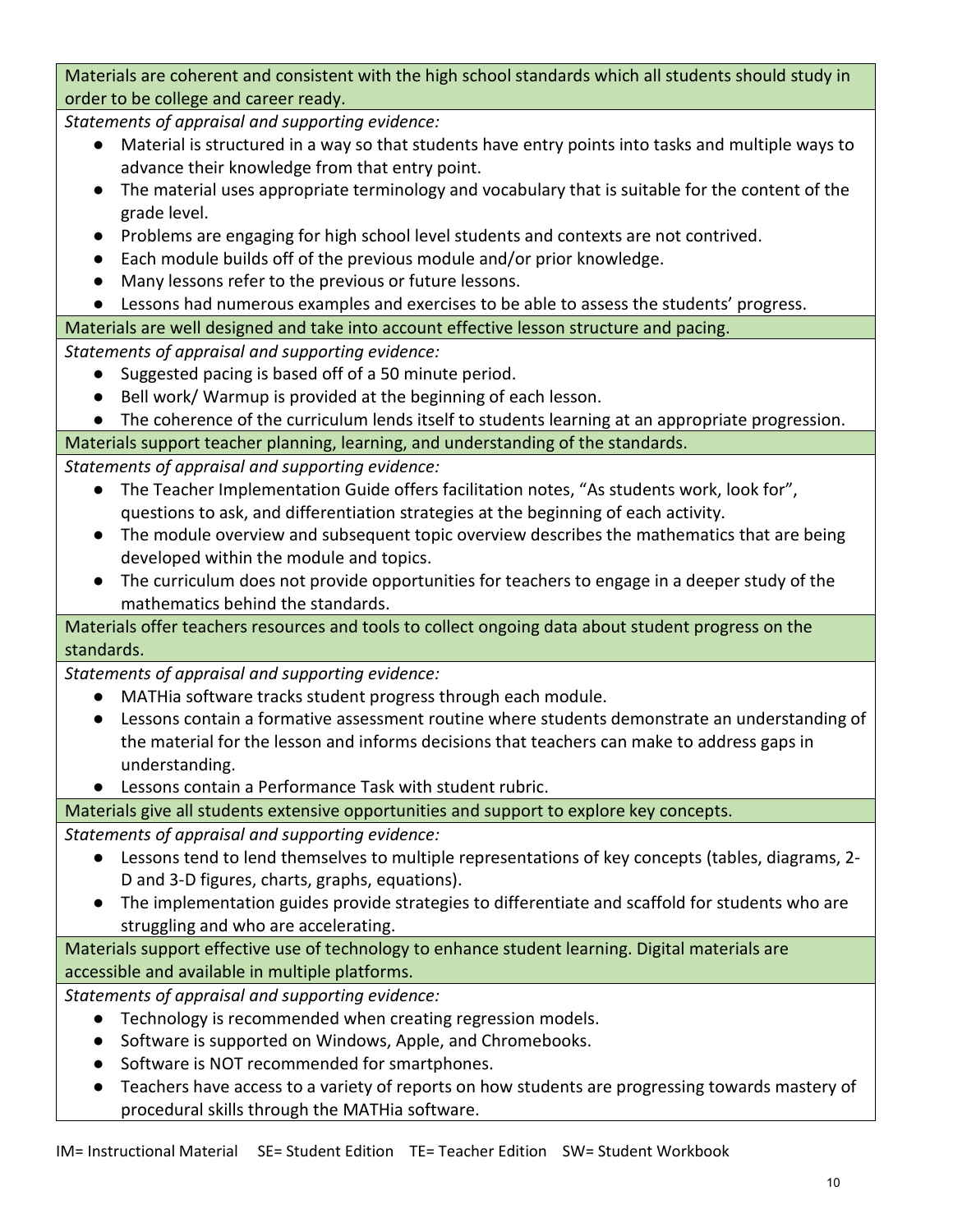## Materials can be easily customized for individual learners.

*Statements of appraisal and supporting evidence:*

- MATHia software provides 1-to-1 adaptive practice.
- Teacher materials offer differentiation strategies for struggling learners.
- Assignments at the end of lessons provide "stretch" problems for advanced learners.

Materials take into account cultural perspectives.

*Statements of appraisal and supporting evidence:*

- There is little evidence of cultural or language perspectives. Most examples and problems use activities that are familiar with students from New Mexico (i.e. magic show, skiing, and foods) but the cultural aspect is not specifically addressed. With the population of New Mexico being primarily Hispanic and Native-American, the team expected more examples. They were not clearly evident on cultural errors or literacy issues.
- There is no evidence of bias within the curriculum.

**Reviewer Professional Summation** - *These materials are reviewed by Level II and Level III educators from across New Mexico. The reviewers have brought their knowledge, experience and expertise into the review of these materials. They offer here their individual summary of the material as a whole.* 

Reviewer #61 background and experience: I have 10 years of experience in education in New Mexico. I am a current content specialist for high school mathematics. I have previously taught high school mathematics and supported middle school mathematics teachers. I have taught students of all levels, from Algebra 1 Intervention to AP Calculus. I am a level 3 teacher with a Master's degree. Additionally, I have worked with the NMPED in using the Making Sense of Student Work Protocol and revising the NM End of Course exams for mathematics.

*Professional summary of material:*

I found this material to be an engaging and thorough resource for students. I could envision using this with my students and seeing profound success as they make connections across mathematical topics. The consistency with the routines and structures of the material may seem tedious or boring but is so valuable for students and only contributes to their success. A potential snag is that the curriculum assumes that students have the prerequisite knowledge to be successful. Provided that teachers can identify and adequately address those gaps, the material has strong potential. At the same time, the curriculum does a good job of providing tasks that have multiple entry points, so perhaps those prerequisite skills are not as important as traditionally perceived. The online companion is a great resource for students to use to practice procedural skills to build off of the conceptual understanding that they develop in the classroom setting. I would recommend this material with very limited reservations.

Reviewer #62 background and experience: I have been a mathematics teacher in New Mexico for 17 years. I was in the public sector for 8 years and now in the private sector for 9 years. I have been on the NMPED textbook adoption committee for mathematics two previous times and this is my third iteration. I have taught mathematics subjects from pre-Algebra to Pre-Calculus along with middle school credit recovery during summer school. I have been on the PARCC review committee on two occasions.

*Professional summary of material:* Of all of the High School Carnegie Learning series, this is the best as far as scope and sequencing. The levels of rigor are evident with the selection of the problems and the activities are spot-on for learning Geometry. This textbook still lacks the cultural and linguistic portion for New Mexico, but that is the only shortcoming I found with the curriculum. It was well thought out and covered all standards and aspects of Geometry.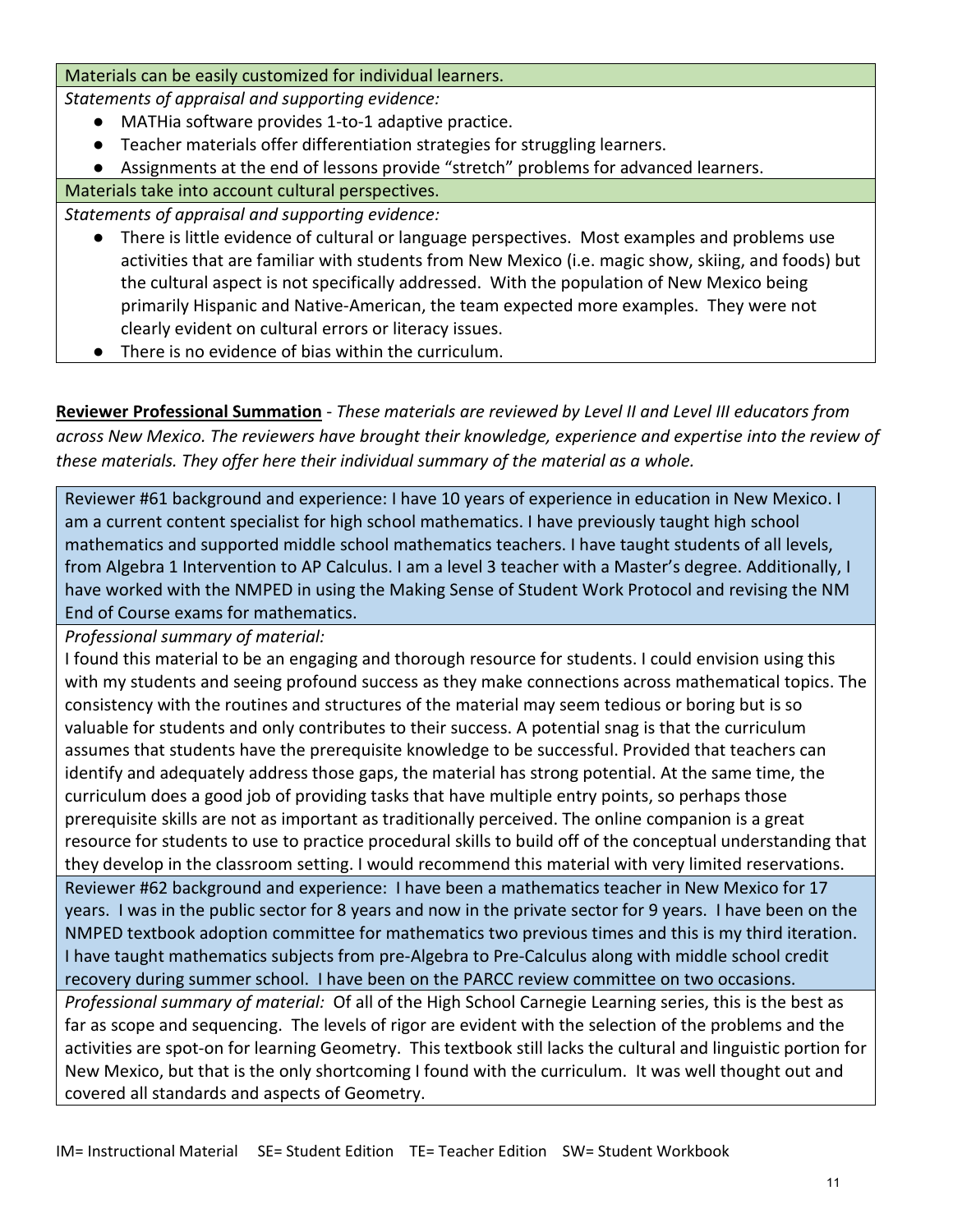Reviewer #63 background and experience: I have been teaching in New Mexico for 15 years. These have all been at the high school level with experience in Algebra 1, Geometry, Algebra 2 and Trig. I am a Level 3 teacher with a Master's degree in teaching from NMSU. I have worked previously with PED on end of course exams, textbook adoption, and SBA anchor pulling/ item analysis. I was also previously a member of the NM Educator Leader Cadre which participated in the PARCC rollout conference in Chicago, IL. *Professional summary of material:* This material provides the teacher with tools to deliver the Common Core State Standards at grade level expectations. There is not much (if any) time spent on remedial or review standards from middle school as the student is expected to arrive to this class at a proficient middle grades and Algebra I level. This material uses the language of Common Core throughout each module. The material is heavy on conceptual understanding and the meaning and justification behind why the math works and makes sense. This resource spends a considerable amount of time deriving formulas and proving theorems before applying those formulas to solve problems. The teacher would need to decide how much time they want to spend explaining why formulas work and make sense vs. how much time learning when and how to apply those formulas. The material also allows for the student to use a compass and straightedge to construct geometric figures and shows worked out examples of those constructions. If I were looking to prepare my students for Geometry success through the lens of Common Core readiness, this would be a material I would advocate for to deliver my instruction. Additionally, this is not a resource that the teacher can simply open to page 1 at the beginning of class and start teaching without any planning beforehand. There is intentional design to this book that requires intentional planning and thought out lesson delivery with pre-planned questions and differentiation moves. I feel that there would need to be dedicated planning time throughout each activity to implement the resource as intended.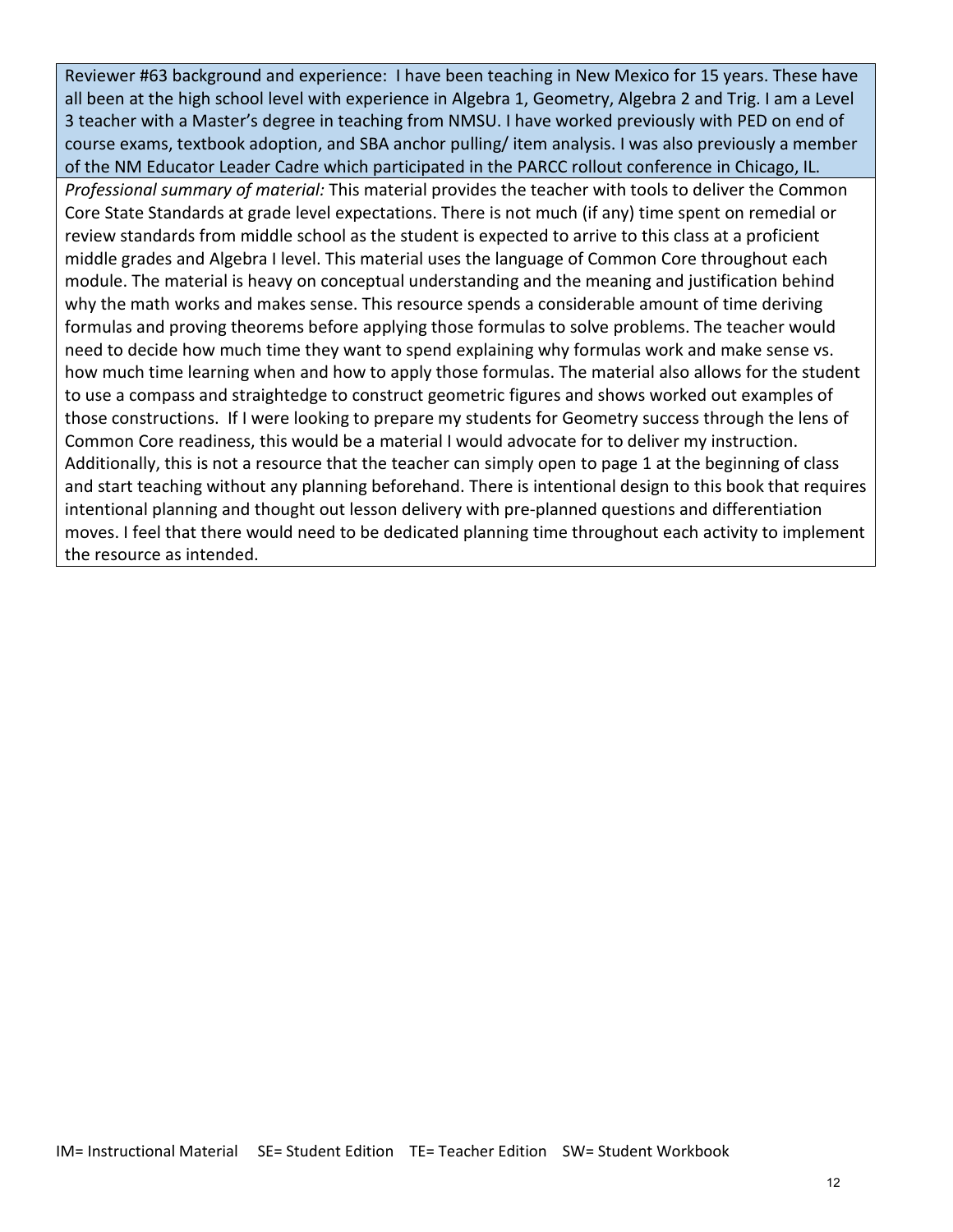#### **2019 Instructional Material Summer Review Institute**

# **Review Team Appraisal of Title**

### **(9-12 Mathematics)**

This appraisal form is provided for use by educators responsible for the selection of instructional materials for implementation with districts and charter schools across New Mexico to meet the needs of their student populations.

This appraisal form should be used in conjunction with the publisher provided Form D: Research Based Effectiveness Determination that supports this reviewed material which can be found on the Instructional Material Bureau website.

<https://webnew.ped.state.nm.us/bureaus/instructional-materials/the-adoption-cycle/>

| Text Title     | High School Math Solution | Publisher     | Carnegie Learning |
|----------------|---------------------------|---------------|-------------------|
|                | Algebra II                |               |                   |
| <b>SE ISBN</b> | 9781934239902             | TE ISBN       | 9781934239926     |
| <b>SW ISBN</b> | 9780000068588             | Grade         | Grade 9-12        |
|                | (ISBN 9781609728588)      | Level/Content |                   |

**Core Material Designation** *(Core Material is - the comprehensive print or digital educational material, including basal material, which constitutes the necessary instructional components of a full academic course of study in those subjects for which the department has adopted content standards and benchmarks.*)

| Recommended        |              | Recommended with Reservations | Not Recommended |  |
|--------------------|--------------|-------------------------------|-----------------|--|
| <b>Total Score</b> |              |                               |                 |  |
| Reviewer #61       | Reviewer #62 | Reviewer #63                  | Average Score   |  |
| 94.3%              | 92.3%        | 92.7%                         | 93.11%          |  |
|                    |              |                               |                 |  |

**Standards Review** - *Materials are reviewed for alignment with the state adopted content standards, benchmarks and performance standards.*

| Reviewer #61 | Reviewer #62 | Reviewer #63 | Average Score |
|--------------|--------------|--------------|---------------|
| 99%          | 100%         | 95.1%        | 98.06%        |

### Materials align with grade level standards.

- The majority of time that students spend in the mathematics is in the major clusters of the standards for Algebra 2.
- All of the math standards for the grade level are evident and listed.
	- The vast majority of the 51 standards for Algebra 2 are addressed, and almost always to the depth intended by the standard.
- The language of the material reflects the language of the standards.
	- The material uses appropriate terminology and vocabulary that is suitable for the content of the grade level. Sample terms used: Average rate of change, closed under an operation, confidence interval, extraneous solution, extrema, series, multiplicity, etc.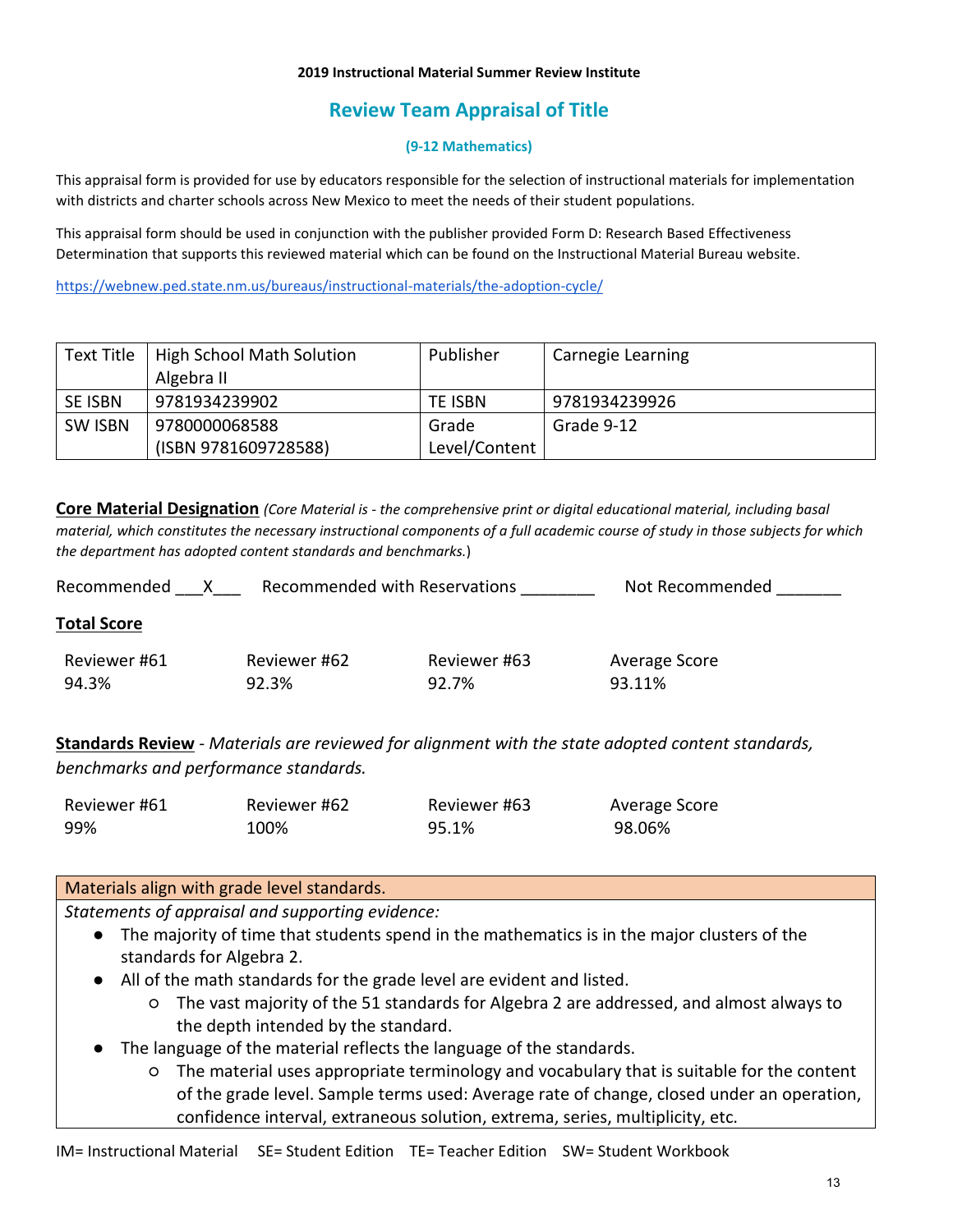- A few select standards in Algebra 1 are meant to be partially addressed in Algebra 1 and partially addressed in Algebra 2. The materials continue with the components of standards that were not addressed in Algebra 1. For example:
	- Finding zeros of quadratics to extend to complex numbers
	- Extend graphing functions to logarithmic and trigonometric functions

# Materials align to standards for mathematical practice.

*Statements of appraisal and supporting evidence:*

- Math Practice 1
	- Students make sense of problems when they connect different representations, such as examining different types and data in different contexts, and then deciding how to best represent the data (bell curves, 2-way frequency table, etc.). Students continue to make sense when they compare the two representations and the corresponding inputs. Students persevere when they provide justifications for their responses.
- Math Practice 2
	- Students are often given multiple representations and asked to make connections between the representations. They use the connections to make conclusions and they use the context of the problems to help inform the mathematics.
- Math Practice 3
	- Students use the strategy of Thumbs up/Thumbs down to compare work samples and make arguments about which solution/approach is correct.
		- For example, a worked out solution is shown for two students. One student is correct but the other is not. It is up to the learner to critique the reasoning of each student to determine which work is correct and construct a viable argument as to why.
- Math Practice 4
	- Students are given a real life situation and asked to model the context with mathematics. They must take information and extract only the important components and disregard what is inconsequential. Further, they are asked to judge the reasonableness of their solutions in terms of the context.
- Math Practice 5
	- The student is asked to use computer software, graphing calculator, area models, formulas, etc. when appropriate.
- Math Practice 6
	- Students must attend to precision by communicating their reasoning precisely and effectively, using correct and appropriate mathematical vocabulary, also paying special attention to units and the accuracy of their numerical responses.
- Math Practice 7
	- Students have multiple structures available to them for the larger task. They use the individual parts to guide their process as they make sense of the mathematics. They use graphs and algebra to make sense of the solution and combine those solutions to make connections.
- Math Practice 8
	- Students look for a variety of patterns throughout the course, and make use of the regularity of those patterns to make generalizations. For example, examining the unit circle and making connections between the degree measure and the arc length of a sector along a circle of radius 1 (radians).

Materials show aspects of rigor.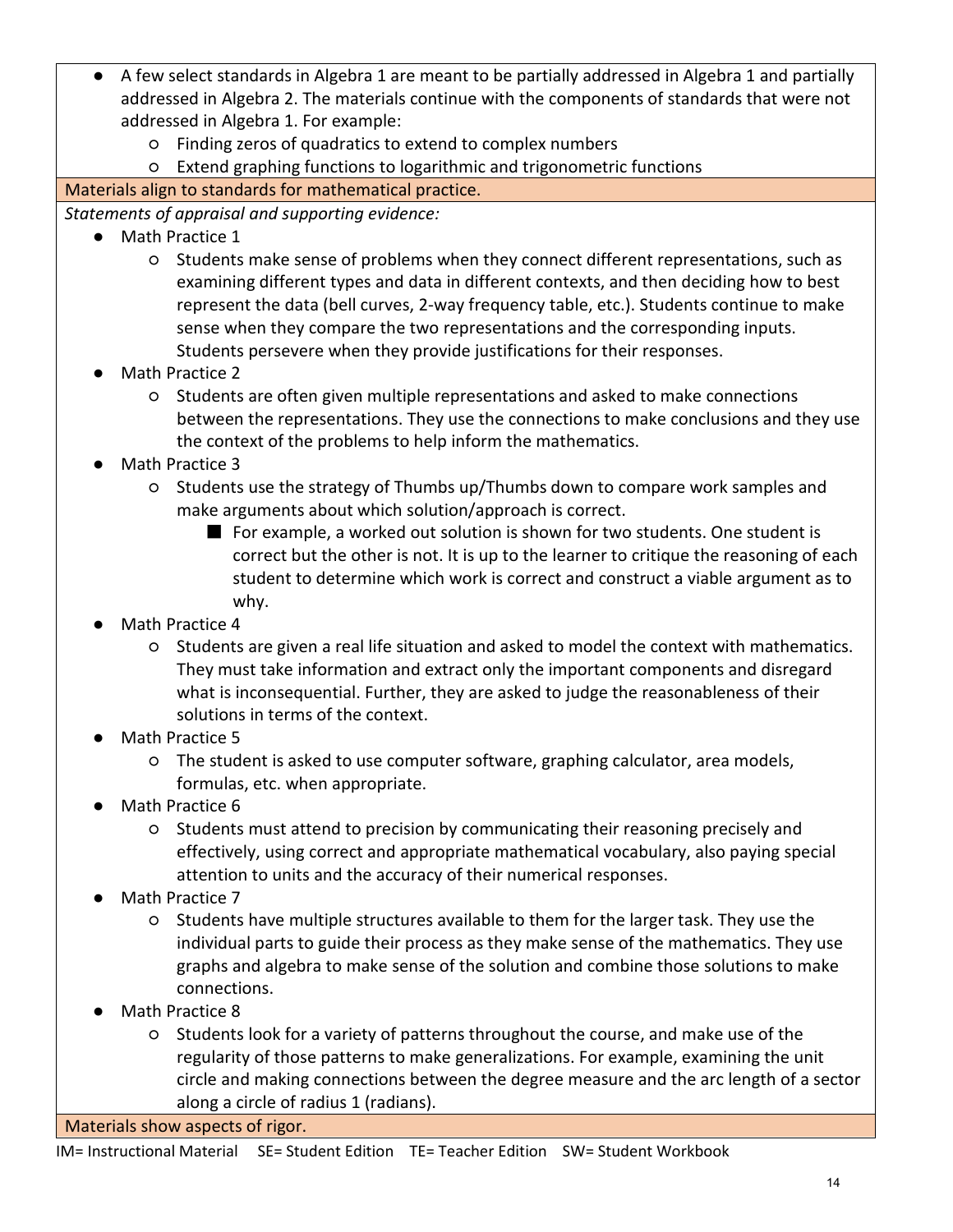*Statements of appraisal and supporting evidence:*

- The materials provide a balance of conceptual understanding, procedural fluency, and application of the standards to problem solving situations and contexts.
	- Getting Started, Activities, Talk the Talk, Graphic Organizers, Assignment (Write, Remember, Practice, Stretch, Review)
- Students routinely engage in activities that are real world applications that maintain a blend of deepening conceptual knowledge and attention to procedural fluency. Students must pay attention to a variety of representations of contexts that are aimed at building conceptual fluency but double as opportunities for students to practice procedural skills.
- Each module is composed of tasks that range from entry level to advanced difficulty. They range from application type tasks to building procedural fluency to developing conceptual understanding.
- The materials show a balance of conceptual understanding, procedural fluency, and application of their mathematical knowledge. Each lesson within a module builds conceptually with opportunities to practice the procedures and mechanics of the math.

**Math Content Review** - *Materials are reviewed for relevant criteria pertaining to the support for teachers and students in the specific reviewed content area.*

| Reviewer #61 | Reviewer #62 | Reviewer #63 | Average Score |
|--------------|--------------|--------------|---------------|
| 78.6%        | 82.1%        | 100%         | 85.7%         |

Materials are consistent with grade level content, supporting the intent of the delivery and understanding of mathematics.

*Statements of appraisal and supporting evidence:*

- Students spend the entire course studying mathematics in the content standards for Algebra 2.
- The material uses grade level academic language that is consistent with common core standards for algebra 2.
- Teacher material focuses specifically on structures for students to collaborate and explain their reasoning so that they can make sense of the mathematics on a conceptual level.
- Material provides teachers and students with insight on the mathematics that new knowledge will be built off of.

# Materials support student learning of mathematics.

- Students are asked to explain their reasoning, explain how they know, show all of their work, and explain their thinking in every activity.
- Modules are aligned in a sequential order that makes sense and follows a progression that allows learning to develop over time and deepening of understanding.
- Students have opportunities to activate prior knowledge in every lesson and are given tasks that have a variety of entry points and solution strategies.
- Students are encouraged early and often to make connections between different representations and approaches.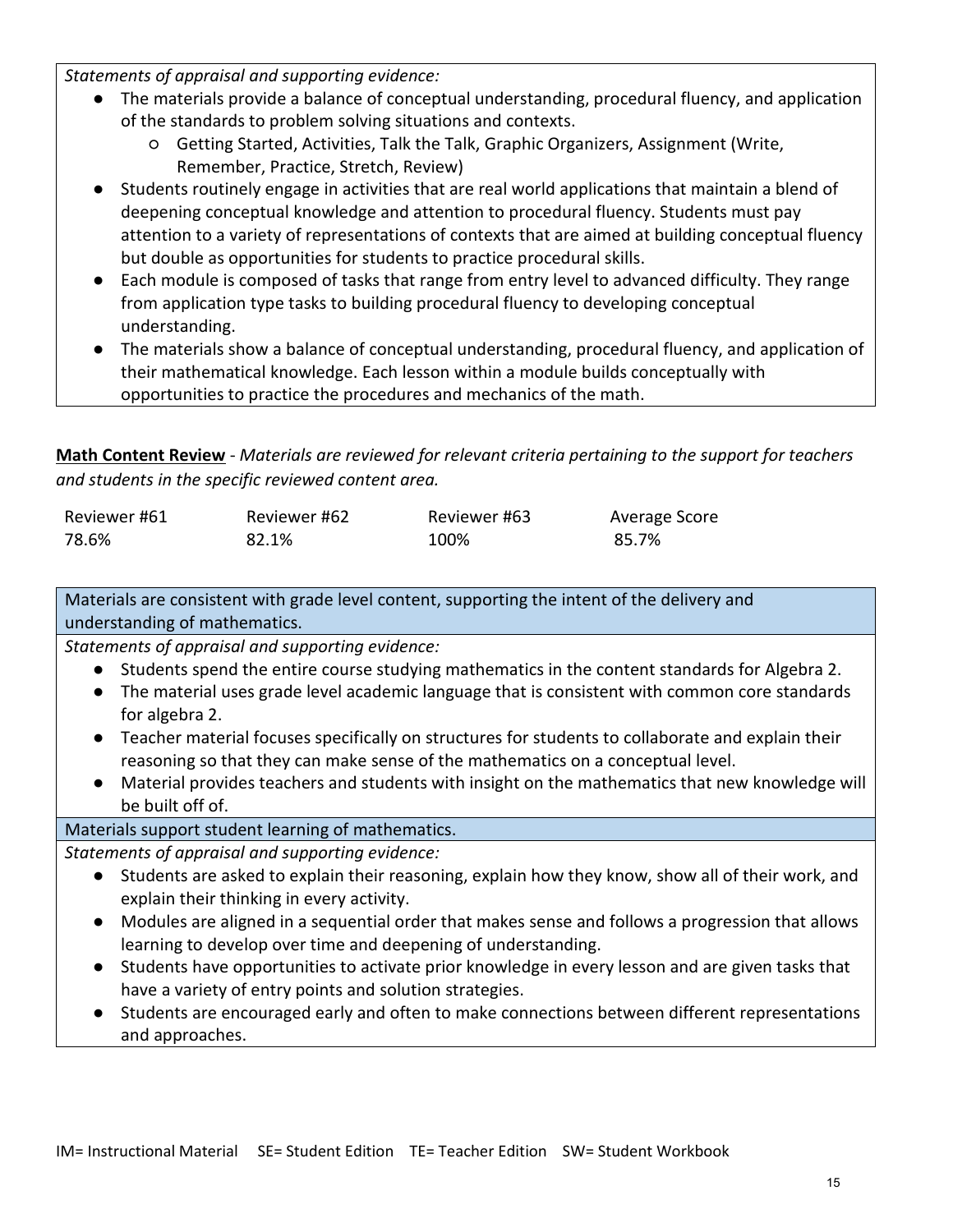**All Content Review** - *Materials are reviewed for relevant criteria pertaining to the support for teachers and students in the material regarding the progression of the standards, lesson structure, pacing, assessment, individual learners and cultural relevance.*

| Reviewer #61 | Reviewer #62 | Reviewer #63 | Average Score |
|--------------|--------------|--------------|---------------|
| 85%          | 87.5%        | 85%          | 85.6%         |

Materials are coherent and consistent with the high school standards which all students should study in order to be college and career ready.

*Statements of appraisal and supporting evidence:*

- The materials use the language and notations of mathematics that students would expect to see post algebra 2, whether it would be pre-calculus, college math, or in the workplace.
- Material is structured in a way so that students have entry points into tasks and multiple ways to advance their knowledge from that entry point.
- The material uses appropriate terminology and vocabulary that is suitable for the content of the grade level.
- Problems are engaging for high school level students and contexts are not contrived.
- Each module builds off of the previous module and/or prior knowledge.
- Many lessons refer to the previous or future lessons.
- Lessons had numerous examples and exercises to be able to assess the students' progress.

Materials are well designed and take into account effective lesson structure and pacing.

*Statements of appraisal and supporting evidence:*

- The lesson structure is designed for a 50 minute class period.
- The lessons follow the same structure throughout the book.
	- Getting Started, Activity, Talk the Talk, Graphic Organizer (when it lends itself to the activity), Assignment
- The coherence of the curriculum lends itself to students learning at an appropriate progression. Materials support teacher planning, learning, and understanding of the standards.

*Statements of appraisal and supporting evidence:*

- The Teacher Implementation Guide provides support for the teacher with pacing guides and module overviews.
- The Teacher Implementation Guide provides Algebra 2 Standards Overview that maps the Common Core Standards to each Module/ Topic/ Lesson.
- The module overview and subsequent topic overview describes the mathematics that are being developed within the module and topics.
- The curriculum does not provide opportunities for teachers to engage in a deeper study of the mathematics behind the standards.

Materials offer teachers resources and tools to collect ongoing data about student progress on the standards.

*Statements of appraisal and supporting evidence:*

- Online software provides feedback to the teacher on student mastery of standards.
- Lessons contain a formative assessment routine where students demonstrate their understanding of the material for the lesson and informs decisions that teachers can make to address gaps in understanding.
- Materials contain Performance Tasks with student rubric.

Materials give all students extensive opportunities and support to explore key concepts.

IM= Instructional Material SE= Student Edition TE= Teacher Edition SW= Student Workbook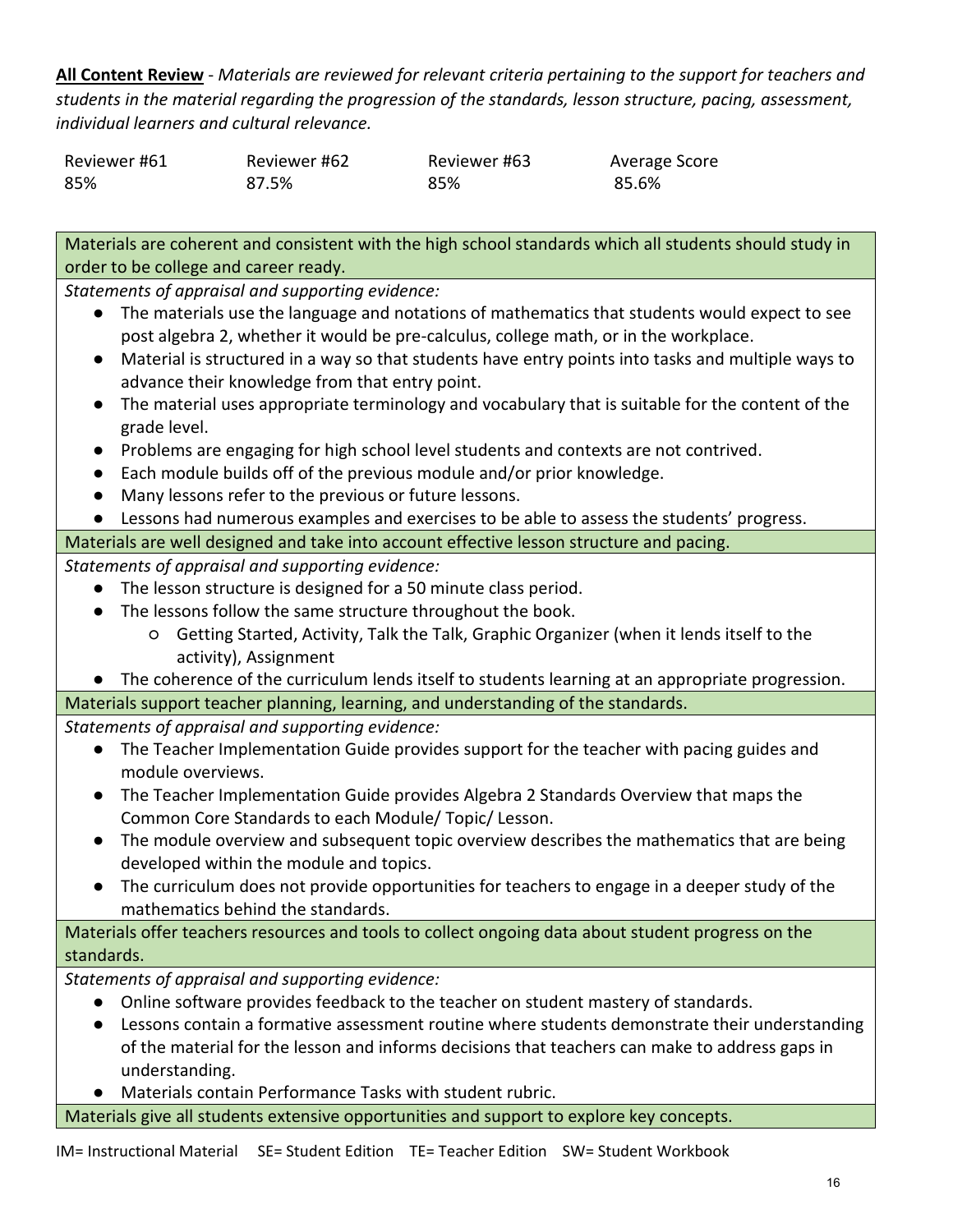*Statements of appraisal and supporting evidence:*

- Lessons tend to lend themselves to multiple representations of key concepts (table, equation, graph, etc.).
- The implementation guides provide strategies to differentiate and scaffold for students who are struggling and who are accelerating.

Materials support effective use of technology to enhance student learning. Digital materials are accessible and available in multiple platforms.

*Statements of appraisal and supporting evidence:*

- Digital materials are accessible from Windows, Apple, and Chromebooks but are not compatible with smartphones or iPad below level 3.
- Technology is required when creating regression models.
- Materials can be easily customized for individual learners.

*Statements of appraisal and supporting evidence:*

- MATHia software provides 1-to-1 adaptive practice.
- Teacher materials offer differentiation strategies for struggling learners.
- Assignments at the end of lessons provide "stretch" problems for advanced learners.

## Materials take into account cultural perspectives.

*Statements of appraisal and supporting evidence:*

- There is little evidence of cultural or language perspectives. Most examples and problems use activities that are familiar with students from New Mexico (i.e. magic show, skiing, and foods) but the cultural aspect is not specifically addressed. With the population of New Mexico being primarily Hispanic and Native-American, the team expected more examples. They were not clearly evident on cultural errors or literacy issues.
- There is no evidence of bias within the curriculum.

**Reviewer Professional Summation** - *These materials are reviewed by Level II and Level III educators from across New Mexico. The reviewers have brought their knowledge, experience and expertise into the review of these materials. They offer here their individual summary of the material as a whole.* 

Reviewer #61 background and experience: I have 10 years of experience in education in New Mexico. I am a current content specialist for high school mathematics. I have previously taught high school mathematics and supported middle school mathematics teachers. I have taught students of all levels, from Algebra 1 Intervention to AP Calculus. I am a level 3 teacher with a Master's degree. Additionally, I have worked with the NMPED in using the Making Sense of Student Work Protocol and revising the NM End of Course exams for mathematics.

*Professional summary of material:*

I found this material to be an engaging and thorough resource for students. I could envision using this with my students and seeing profound success as they make connections across mathematical topics. The consistency with the routines and structures of the material may seem tedious or boring but is so valuable for students and only contributes to their success. A potential snag is that the curriculum assumes that students have the prerequisite knowledge to be successful. Provided that teachers can identify and adequately address those gaps, the material has strong potential. At the same time, the curriculum does a good job of providing tasks that have multiple entry points, so perhaps those prerequisite skills are not as important as traditionally perceived. The online companion is a great resource for students to use to practice procedural skills to build off of the conceptual understanding that they develop in the classroom setting. I would recommend this material with very limited reservations.

IM= Instructional Material SE= Student Edition TE= Teacher Edition SW= Student Workbook